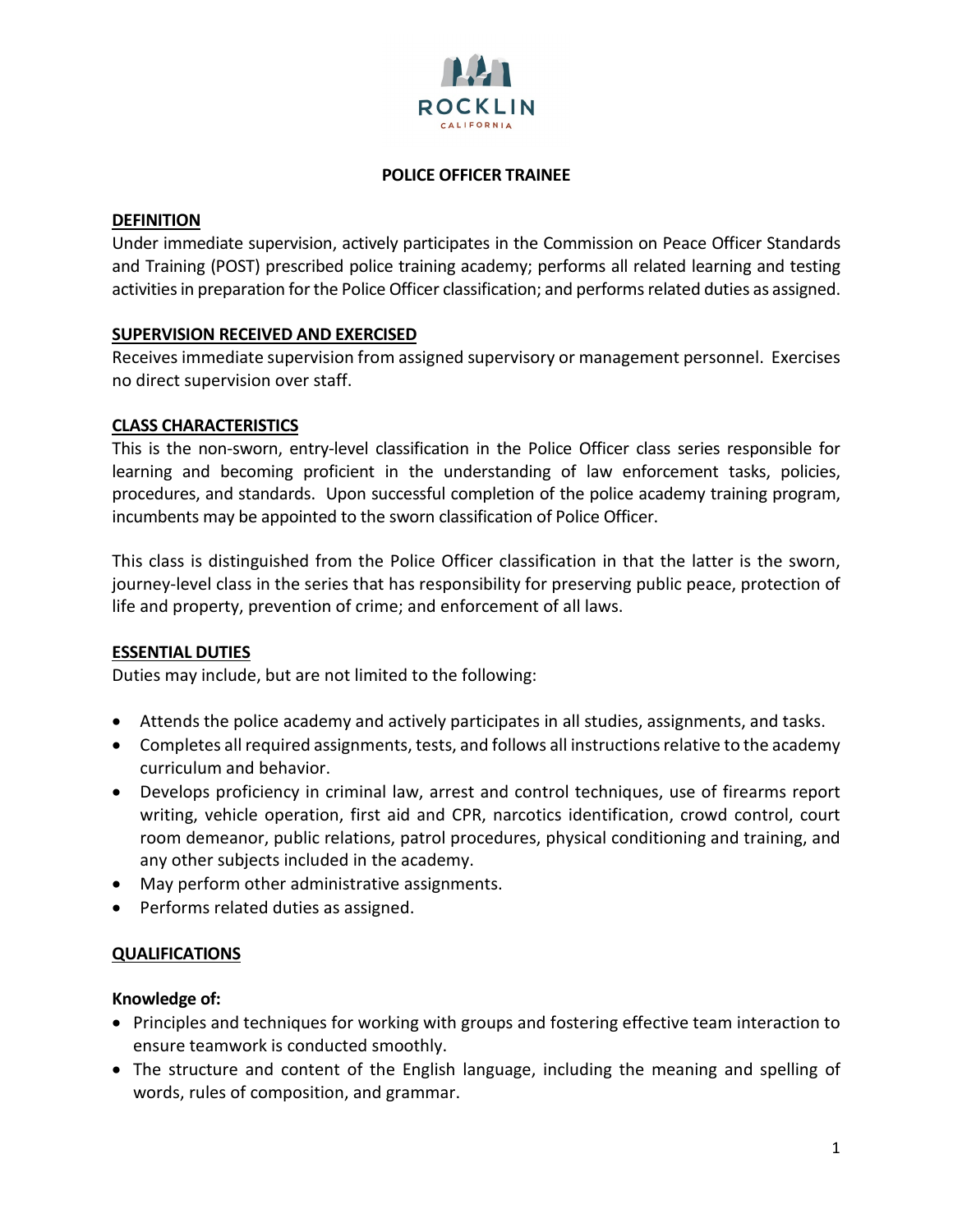- Modern equipment and communication tools used for business functions and program, project, and task coordination.
- Computers and software programs (e.g., Microsoft software packages) to conduct, compile, and/or generate documentation.

# **Ability to:**

- Comprehend, retain, interpret, and apply information learned in a classroom setting.
- Read and understand laws, ordinances, rules, regulations, and procedures.
- Understand and carry out oral and written directions.
- Maintain accurate records and prepare clear reports and other written materials.
- Recognize dangerous situations and make sound, independent decisions.
- Independently organize work, set priorities, meet critical deadlines, and follow-up on assignments.
- Effectively use computer systems, software applications, and modern business equipment to perform a variety of work tasks.
- Communicate clearly and concisely, both orally and in writing, using appropriate English grammar and syntax.
- Establish, maintain, and foster positive and effective working relationships with those contacted in the course of work.

# **Education and Experience**

Equivalent to graduation from high school, supplemented by 30 college-level semester units from a regionally accredited educational institution in criminal justice, police science, business or public administration, or a closely related field prior to entering the police academy.

## **Licenses and Certifications**

• Possession of, or ability to obtain and maintain, a valid California Class C Driver License and a satisfactory driving record is required. Individuals who do not meet this requirement due to a disability will be reviewed on a case-by-case basis.

## **PHYSICAL DEMANDS**

Must possess mobility to work in the field; strength, stamina, and mobility to perform heavy to very heavy physical work while wearing personal protective equipment; the ability to operate a motor vehicle to respond to calls for emergency service; vision to read printed material, view gauges, and view a computer screen; hearing to distinguish various sounds and radio communications; speech to communicate in person, over the telephone or radio, and project voice when necessary; strength, stamina, and mobility to traverse uneven terrain, including climbing and descending ladders, stairs, and other temporary or construction access points; finger dexterity to operate standard office equipment and access, enter, and retrieve data using a computer keyboard or calculator; and the ability to occasionally lift, carry, push, and pull materials, objects, and individuals more than 100 pounds to perform the required job functions. Reasonable accommodations will be made for individuals on a case-by-case basis.